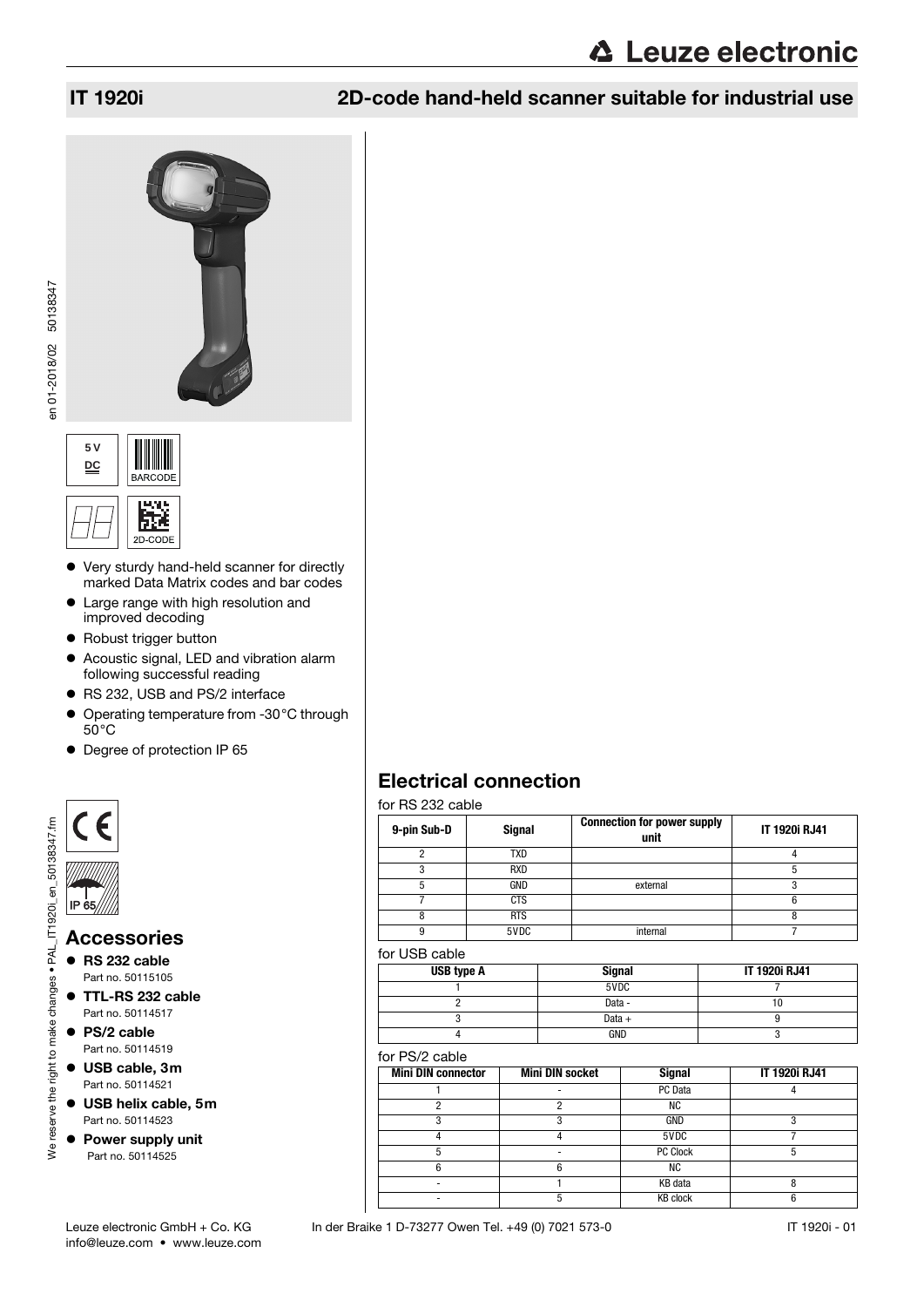|                                                                                                      |                                                                                                                                                                                                                                                                                                 |                                                           | <b>IT 1920i</b>                                                                                                                                                   |
|------------------------------------------------------------------------------------------------------|-------------------------------------------------------------------------------------------------------------------------------------------------------------------------------------------------------------------------------------------------------------------------------------------------|-----------------------------------------------------------|-------------------------------------------------------------------------------------------------------------------------------------------------------------------|
| <b>Specifications</b>                                                                                |                                                                                                                                                                                                                                                                                                 |                                                           | <b>Tables</b>                                                                                                                                                     |
| <b>Electrical data</b><br>Operating voltage U <sub>p</sub><br>Power consumption                      | 45.5VDC<br>max. 2.35W                                                                                                                                                                                                                                                                           |                                                           |                                                                                                                                                                   |
| <b>Interfaces</b><br>Interface type<br>Trigger                                                       | RS 232, PS/2 and USB<br>via button or serial command                                                                                                                                                                                                                                            |                                                           |                                                                                                                                                                   |
| <b>Types of codes</b><br>2D-codes                                                                    | Aztec, Aztec Mesas, Code 49, EAN/UCC Composite                                                                                                                                                                                                                                                  | Data Matrix ECC 200, MaxiCode, PDF417, MicroPDF, QR Code, |                                                                                                                                                                   |
| Bar codes                                                                                            | 2/5 Interleaved, Code 39, Code 128, Code 93, Codabar, UPC/<br>EAN, Codablock, GS1 Databar                                                                                                                                                                                                       |                                                           |                                                                                                                                                                   |
| Optical data<br>Optical system<br>Symbol contrast<br>Light source<br>Read direction<br>Alignment aid | high-resolution pixel array<br>25% minimum<br>integrated diffuse LED, wavelength $617$ nm $\pm$ 18nm<br>omnidirectional, various tilt and rotational angles up to 45°<br>laser pattern 630  680nm;<br>laser class 2 acc. to IEC 60825-1:2007 and IEC 60825-1:2014<br>(see laser safety notices) |                                                           |                                                                                                                                                                   |
| Mechanical data<br>Weight (without cable)<br><b>Dimensions</b><br>Shock resistance                   | approx. 310g<br>$133 \times 75 \times 195$ mm<br>50 falls from a height of 2m at -30°C                                                                                                                                                                                                          |                                                           |                                                                                                                                                                   |
| Environmental data<br>Ambient temp. (operation/storage)<br>Relative humidity<br>Degree of protection | $-30^{\circ}$ C $+50^{\circ}$ C/-40 $^{\circ}$ C $+70^{\circ}$ C<br>$095\%$ (non-condensing)<br>IP 65                                                                                                                                                                                           |                                                           | <b>Diagrams</b>                                                                                                                                                   |
| <b>Reading field</b>                                                                                 |                                                                                                                                                                                                                                                                                                 |                                                           |                                                                                                                                                                   |
| IT 1920i DPM-3                                                                                       | 7.5 Mil                                                                                                                                                                                                                                                                                         |                                                           |                                                                                                                                                                   |
| Code 39                                                                                              | $(0.191$ mm $)$<br>13 Mil                                                                                                                                                                                                                                                                       |                                                           |                                                                                                                                                                   |
| <b>UPC</b>                                                                                           | 3 Mil                                                                                                                                                                                                                                                                                           | $(0.330$ mm $)$                                           |                                                                                                                                                                   |
| Code 39                                                                                              | $(0.076$ mm $)$<br>5 Mil                                                                                                                                                                                                                                                                        |                                                           |                                                                                                                                                                   |
| <b>PDF 417</b>                                                                                       | $(0.127$ mm $)$<br>10 Mil                                                                                                                                                                                                                                                                       |                                                           |                                                                                                                                                                   |
| Data Matrix                                                                                          | $(0.254$ mm $)$                                                                                                                                                                                                                                                                                 | 20 Mil                                                    |                                                                                                                                                                   |
| QR Code<br><del>,,,,,,,,,,,,</del>                                                                   | <del>.</del><br>.                                                                                                                                                                                                                                                                               | $(0.508$ mm $)$<br>┯┯┯┯┯                                  |                                                                                                                                                                   |
| 0<br>25<br>50                                                                                        | 75<br>100<br>125<br>150                                                                                                                                                                                                                                                                         | 200<br>175                                                |                                                                                                                                                                   |
|                                                                                                      | Typ. reading distance depending on the code module [mm]                                                                                                                                                                                                                                         |                                                           | <b>Remarks</b>                                                                                                                                                    |
|                                                                                                      |                                                                                                                                                                                                                                                                                                 |                                                           | Operate in accordance<br>with intended use!                                                                                                                       |
|                                                                                                      |                                                                                                                                                                                                                                                                                                 |                                                           | $\ddot{\phi}$ The product may only be put into<br>operation by competent persons.<br>$\ddot{\phi}$ Only use the product in accor-<br>dance with the intended use. |
|                                                                                                      |                                                                                                                                                                                                                                                                                                 |                                                           | Hand-held scanner with inte-<br>grated decoder for directly<br>marked codes suitable for<br>industrial use.                                                       |
|                                                                                                      |                                                                                                                                                                                                                                                                                                 |                                                           | Data transmission via config-<br>urable RS 232 interface.                                                                                                         |
| Order guide                                                                                          |                                                                                                                                                                                                                                                                                                 |                                                           | Or keyboard-wedge opera-<br>tion via PS/2 or USB inter-<br>face.                                                                                                  |
| 2D-code hand-held scanner for Direct Part Marking (DPM)                                              |                                                                                                                                                                                                                                                                                                 | Part no.                                                  |                                                                                                                                                                   |
| IT 1920i DPM-3<br>with RS 232, PS/2 and USB interface                                                |                                                                                                                                                                                                                                                                                                 | 50138136                                                  |                                                                                                                                                                   |
| IT 1920i - 01                                                                                        |                                                                                                                                                                                                                                                                                                 |                                                           | 2018/02                                                                                                                                                           |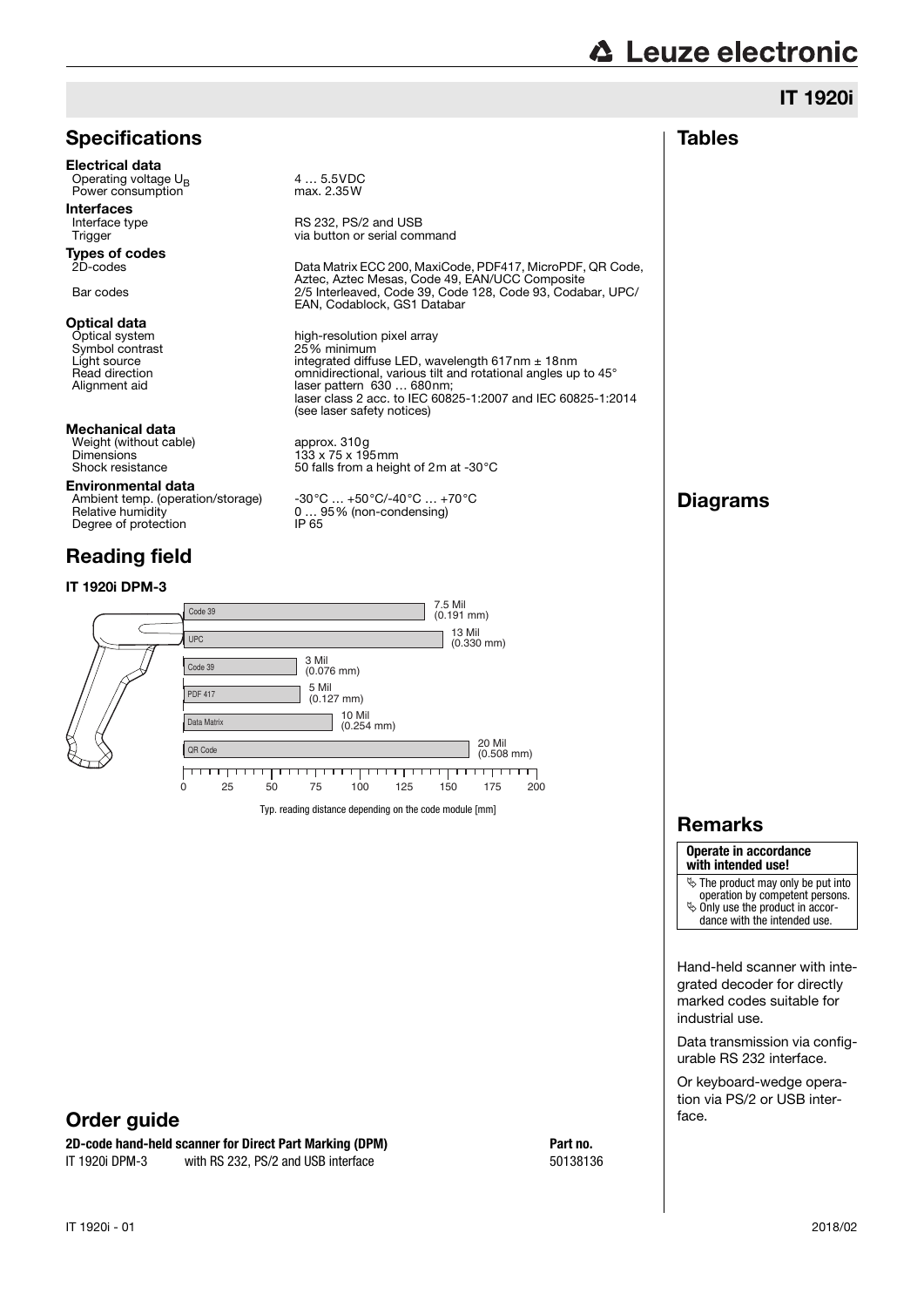## Laser safety notices

### ATTENTION, LASER RADIATION – LASER CLASS 2

### Never look directly into the beam!

The device fulfills the IEC 60825-1:2007 and IEC 60825-1:2014 (EN 60825-1:2007 and EN 60825-1:2014) safety regulations for a product in laser class 2 as well as the U.S. 21 CFR 1040.10 regulations with deviations corresponding to "Laser Notice No. 50" from June 24th, 2007.

- $\%$  Never look directly into the laser beam or in the direction of reflecting laser beams!
- If you look into the beam path over a longer time period, there is a risk of injury to the retina.
- $\%$  Do not point the laser beam of the device at persons!
- $\%$  Interrupt the laser beam using a non-transparent, non-reflective object if the laser beam is accidentally directed towards a person.
- $\%$  When mounting and aligning the device, avoid reflections of the laser beam off reflective surfaces!
- CAUTION! Use of controls or adjustments or performance of procedures other than specified herein may result in hazardous light exposure.
- $\%$  Observe the applicable statutory and local laser protection regulations.
- $\&$  The device must not be tampered with and must not be changed in any way. There are no user-serviceable parts inside the device. Repairs must only be performed by Leuze electronic GmbH + Co. KG.

### **NOTICE**

Laser information and warning signs firmly attached to the device.

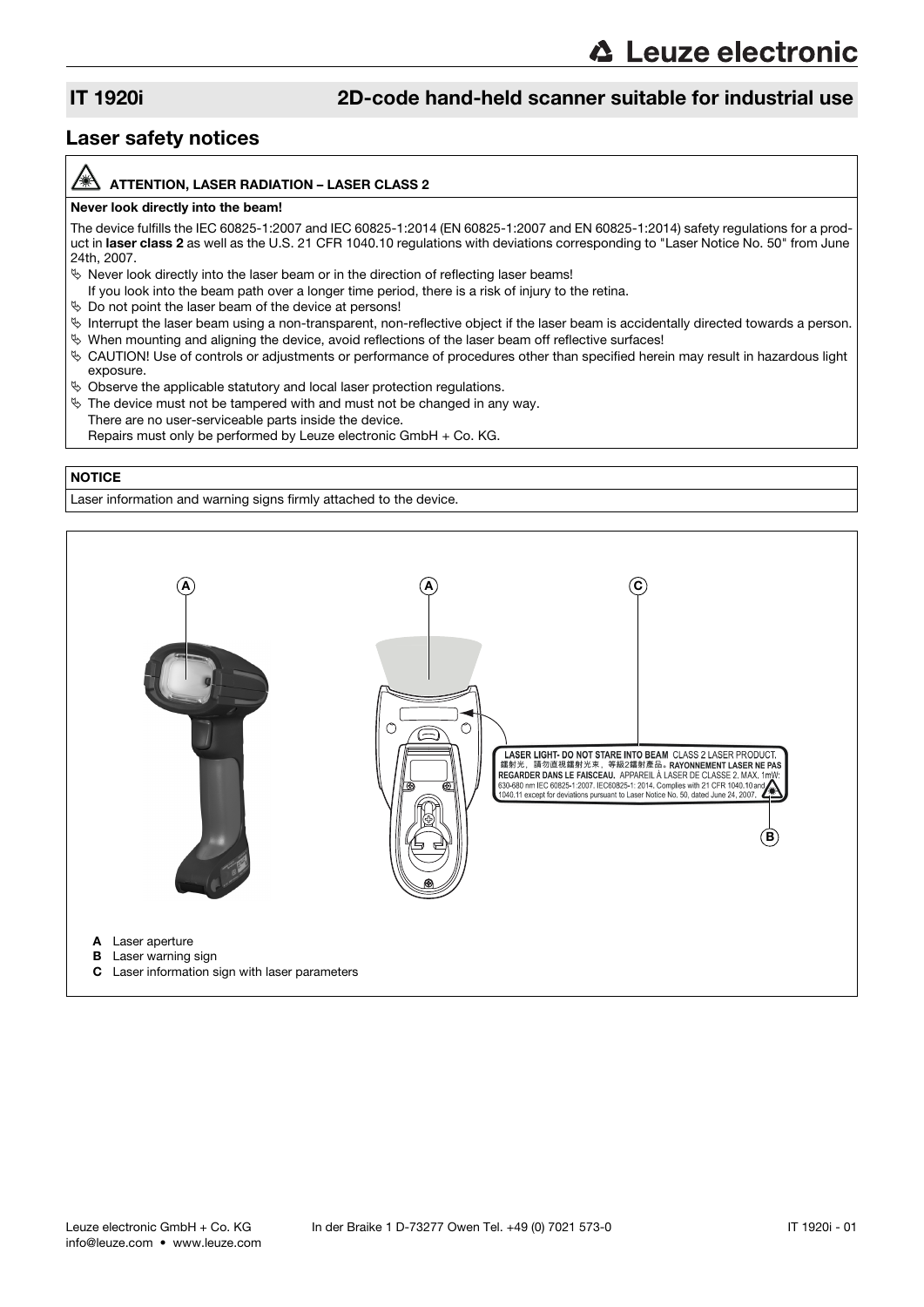# **△ Leuze electronic**

IT 1920i

# Switching off the computer

Information on switching off and shutting down the connected computer - which must always be performed before connecting peripheral devices, such as a scanner - can be found in the appropriate operating instructions for your computer.

# Connecting the IT 1920i

The adjacent figure shows the position of the cable connection on the scanner. The individual steps for installing the cable on the scanner are described in the following.

- 1.To secure the interface cable to the scanner, proceed as follows: Loosen the Phillips screw on the cable interlock on the bottom of the hand-held scanner and, to open, push the cable interlock in the direction of the arrow to the end position  $(\mathbb{O})$ . Insert the RJ 41 connector into the socket on the bottom of the hand-held scanner until the connector engages.
- 2.To close, push the cable interlock back and secure the cable interlock by tightening the Phillips screw  $(2)$ .
- 3.Connect the interface cable to the appropriate connection socket on the computer.
- 4.You may need a power supply unit for supplying voltage; alternatively, you can use a cable which supplies voltage from the computer system. Use the pin assignments (see ["Electrical connection" on page 1](#page-0-0)) to select the appropriate cable for your application.
- 5.Connect the power supply unit to the power socket (not necessary if voltage is supplied from the computer).
- 6. Check the operational readiness of the scanner by pointing the scanning surface towards a flat surface and pulling the trigger. A red target pattern as well as the red illumination should now be visible. Now scan a sample label.

The scanner emits an audible signal to confirm that the label has been read; if necessary, the data are now passed on to the computer.

## Parameterization

The hand-held scanner can always be configured using bar codes. To do this, the bar code must first be selected on the package insert and then the trigger actuated in order to read the code. The configuration is then immediately accepted and executed.

Several of the most important configurations are listed in the following.

A second option is to configure the hand-held scanner with the USB and RS 232 interfaces with the aid of the EZ Config PC program. You can download and install this program from our homepage at www.leuze.com.

The program can be used to make settings and transfer them to the hand-held scanner. The configuration can also be stored so that it can be reused at a later time.

More information can also be found in the user's guide.

The standard applications are described and summarized below.



## Notice!

Additional information on the device and short instructions can be found on the Internet at www.leuze.com.

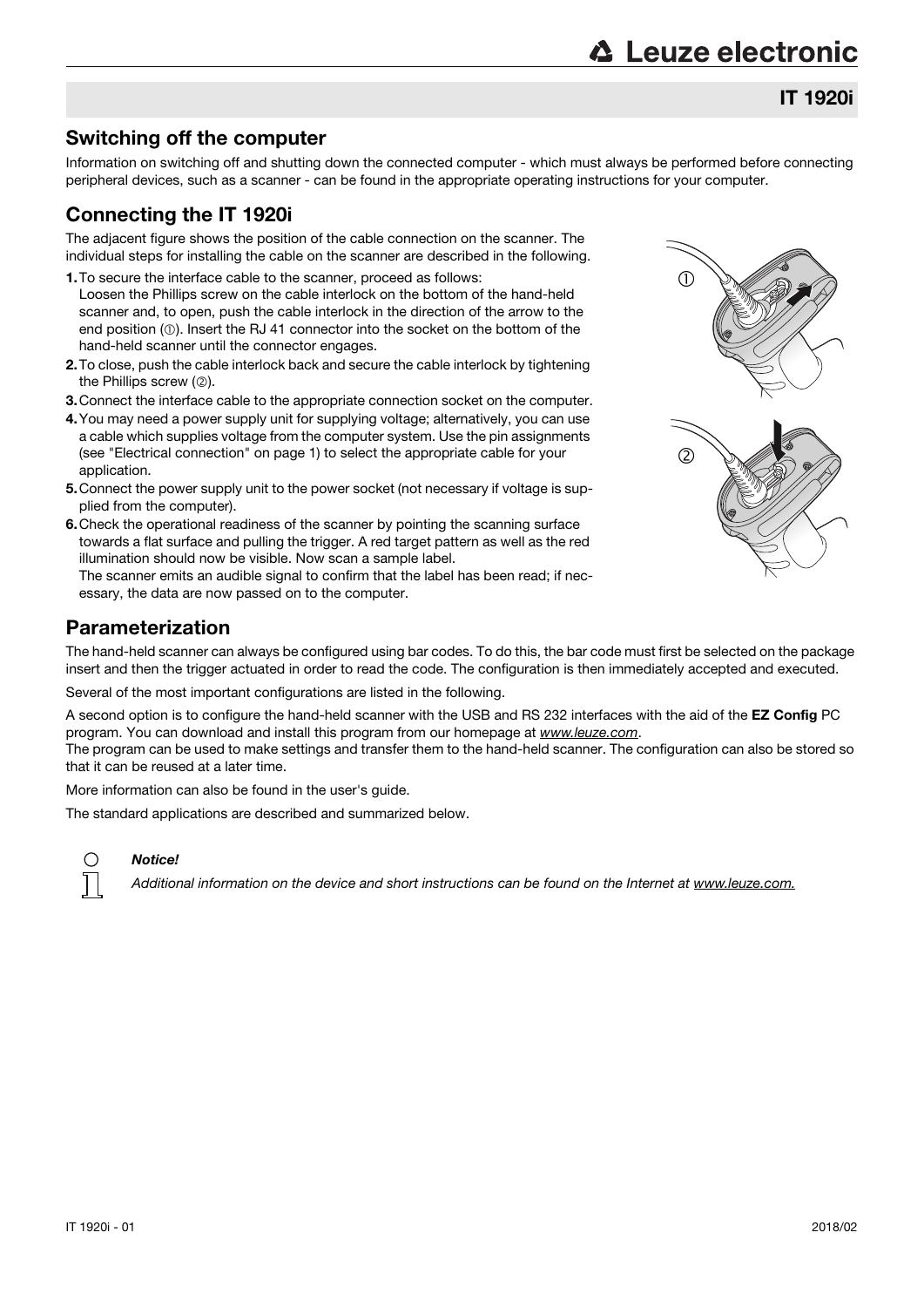# **∆ Leuze electronic**

# IT 1920i 2D-code hand-held scanner suitable for industrial use

# Resetting the IT 1920i to factory settings

To reset all parameters to factory settings, scan the adjacent bar code.



Attention! All settings are lost!!!



# **Trigger**

To activate the read process, a trigger signal is to be sent via the serial RS 232 interface or USB interface (COM port emulation only). The command is to be sent at the set baud rate, parity, and data and stop bits.

The command for activation is: SYN T CR ASCII decimal values: 022; 084; 013

To cancel read readiness, send a deactivation.

The command for deactivation is: SYN U CR ASCII decimal values: 022; 085; 013

Following a successful read operation, the hand-held scanner deactivates itself.

The second option is activation via the built-in trigger button.

# Configuration for the Leuze standard protocol

Scan the adjacent 2D-code. The hand-held scanner is set to the following transmission parameters: RS 232 transmission with 9,600 baud, 8 data bits, 1 stop bit, no parity, prefix <STX>, postfixes <CR><LF>.

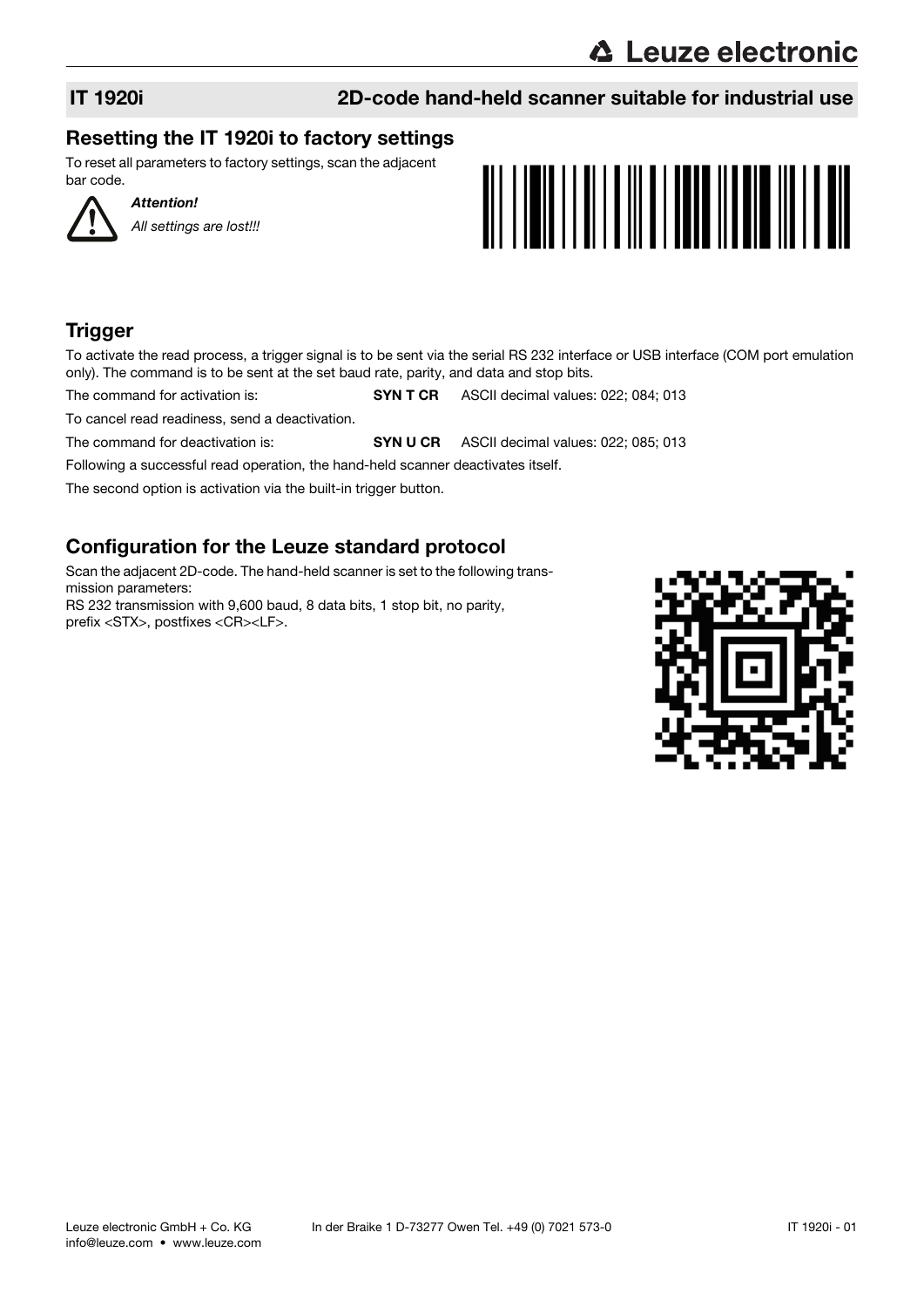# IT 1920i

# Connecting the IT 1920i to the serial PC interface

Voltage supply via power supply unit with RS232 cable (part no. 50114517)

## Required parts:

| 1x          | <b>IT 1920i DPM-3</b>    |
|-------------|--------------------------|
| 1x 50114517 | KB 232-1 IT190x          |
| 1x 50114525 | <b>Power supply unit</b> |



Notice!

Cable KB 232-1 IT190x (part no. 50114517) uses TTL-level (0V…5V) for data transmission. As an alternative to this, cable KB 232-2 IT190x (part no. 50115105) can be used. This cable works with the regular RS232 level (-12V…+12V) and therefore features a higher interference rejection. Both cables are connection compatible.



## Procedure:

- 1.Switch off the PC.
- 2.Connect the interface cable to a free COM port (RS 232) on the computer, to the hand-held scanner as well as to the power supply unit (if present).
- 3.Switch the PC back on.
- 4.Scan the adjacent bar code. The hand-held scanner is set to the following transmission parameters: RS 232 transmission with 115,200 baud, 8 data bits, 1 stop bit, no parity, postfixes <CR><LF>.
- 5.If necessary, adjust the transmission parameters of the used COM port to those of the hand-held scanner.





## Attention!

We recommend connecting the hand-held scanner directly to a PC or to the MA 21 or MA 41... connection units. If connecting to other components, please note that a voltage level range is maintained on the data lines!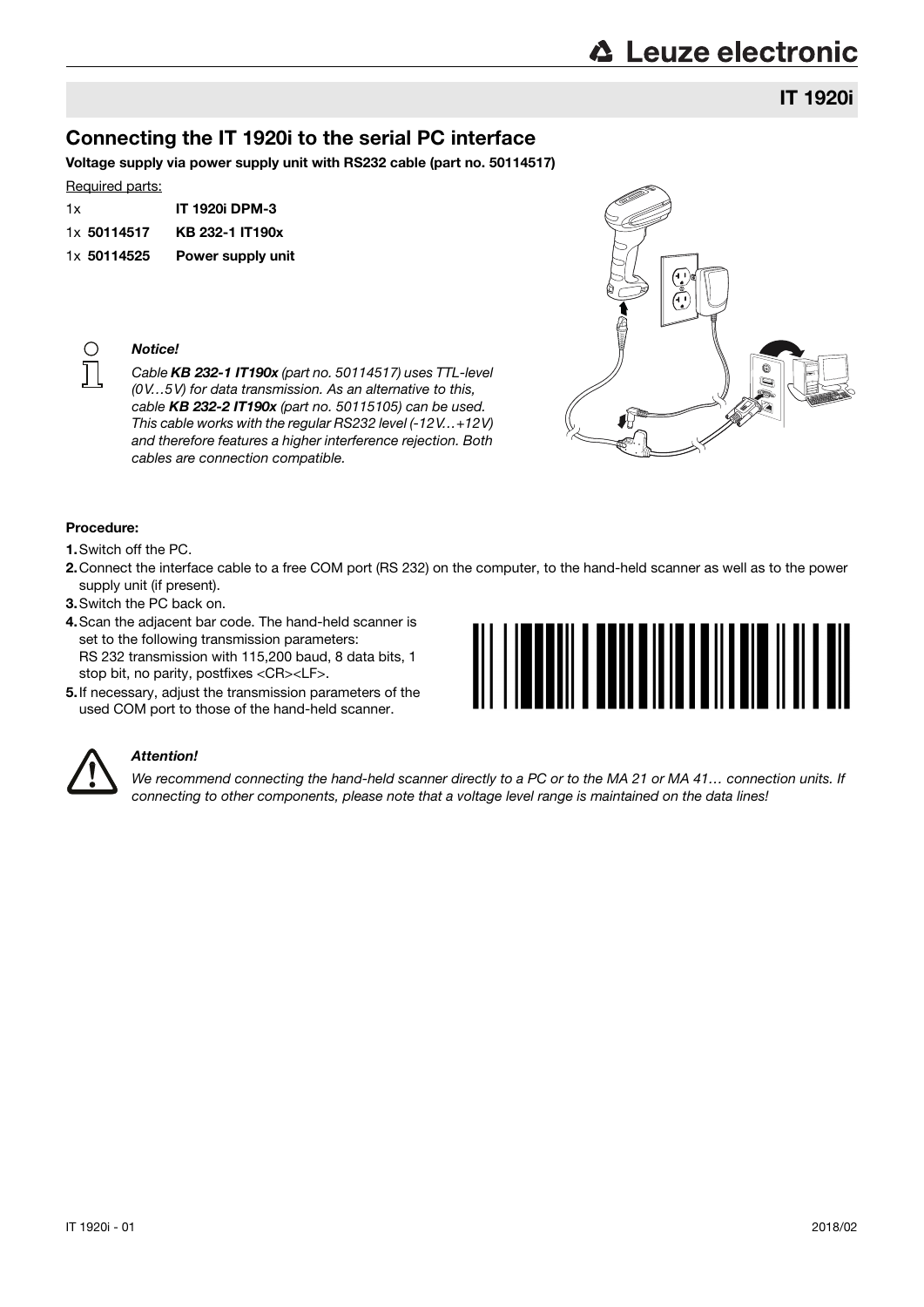# Connecting the IT 1920i to the MA 21

## Required parts:

| 1x          | <b>IT 1920i DPM-3</b> |
|-------------|-----------------------|
| 1x 50114517 | KB 232-1 IT190x       |
| 1x 50035421 | KB 021 Z              |
| 1x 50030481 | MA 21 100             |

## Pin assignments KB021 Z:

| Signal | Terminal in the MA 21: |
|--------|------------------------|
| (RXD)  | 26                     |
| (TXD)  | 27                     |
| (GND)  | 28                     |
| (VCC)  | 30                     |
| (GND)  | 31                     |
| (PE)   | 21                     |
|        |                        |

## Procedure:

1.Connect cable KB 021 Z to the MA 21… acc. to the above pin assignments.

2.Connect the interface cable to cable KB 021 Z.

3.Scan the adjacent 2D code.

The hand-held scanner is set to the following transmission parameters:

RS 232 transmission with 9,600 baud, 7 data bits, 1 stop bit, even parity, postfixes <CR><LF>.

# Connecting the IT 1920i to the MA 2xxi

## Required parts:

| 1x          | IT 1920i DPM-3                                    |
|-------------|---------------------------------------------------|
| 1x 50114517 | KB 232-1 IT190x                                   |
| 1x 50113397 | <b>KB JST-HS-300</b>                              |
| 1x          | <b>MA 2xxi</b> for the respective fieldbus system |

## Procedure:

- 1.Connect cable KB JST-HS-300 to the system connector on the MA 2xxi.
- 2.Connect the interface cable to cable KB JST-HS-300.
- 3.Scan the adjacent 2D code.

The hand-held scanner is set to the following transmission parameters: RS 232 transmission with 9,600 baud, 8 data bits, 1 stop bit, no parity, postfixes <CR><LF>.



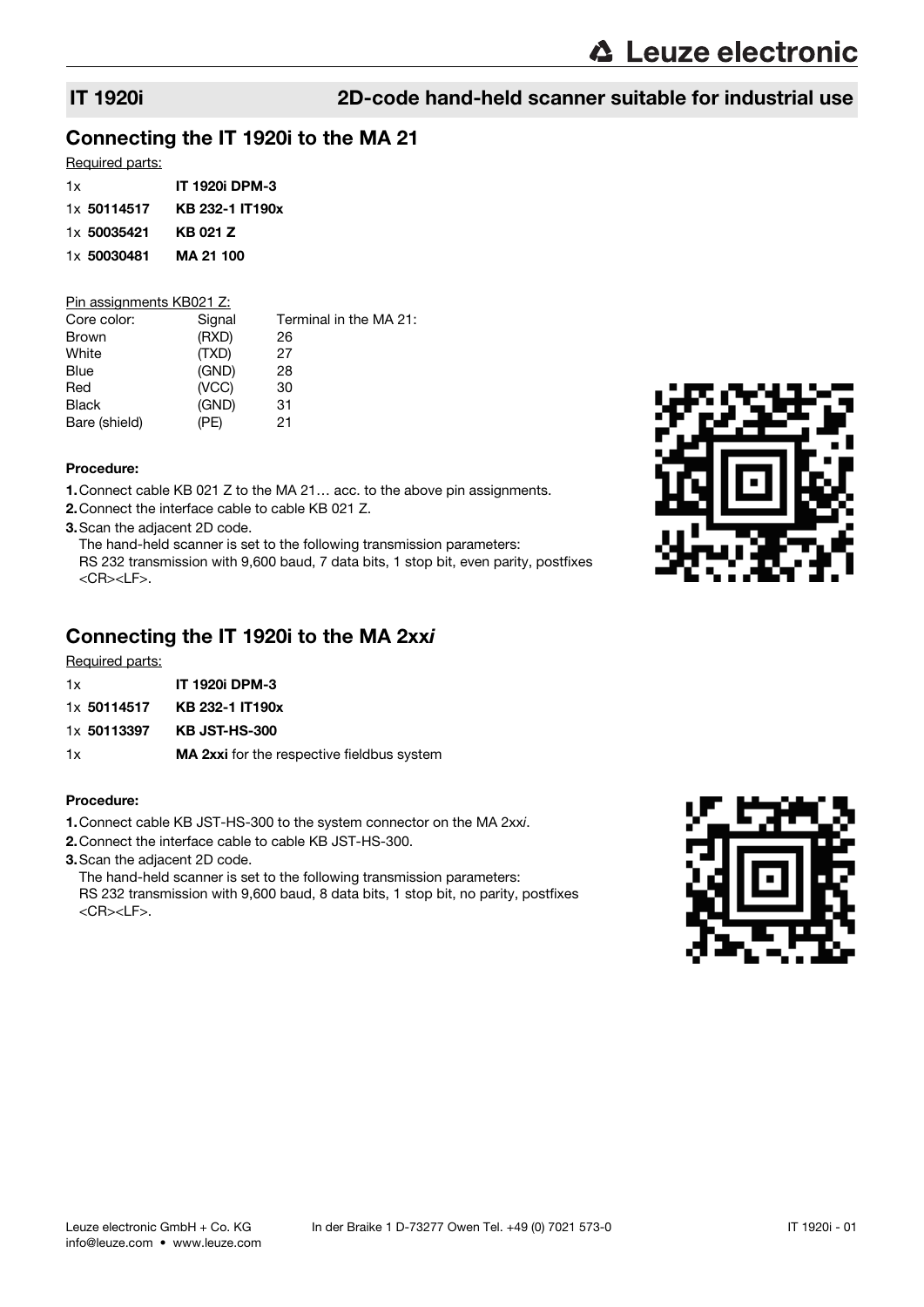# **△ Leuze electronic**

# Connecting the IT 1920i to the PS/2 interface

The operation of the hand-held scanner in keyboard emulation mode is described in this section. With this operating mode, a PC keyboard is emulated. The read data are written directly into the currently activated program. The data can thereby be further processed in all standard programs.

## Required parts:

1x IT 1920i DPM-3 1x 50114519 KB PS2-1 IT190x

## Procedure:

- 1.Switch off the PC.
- 2.Disconnect the keyboard.
- 3.Plug in the hand-held scanner between the keyboard and the PC.
- 4.Switch the PC back on.
- 5.Scan the 2D code shown below.



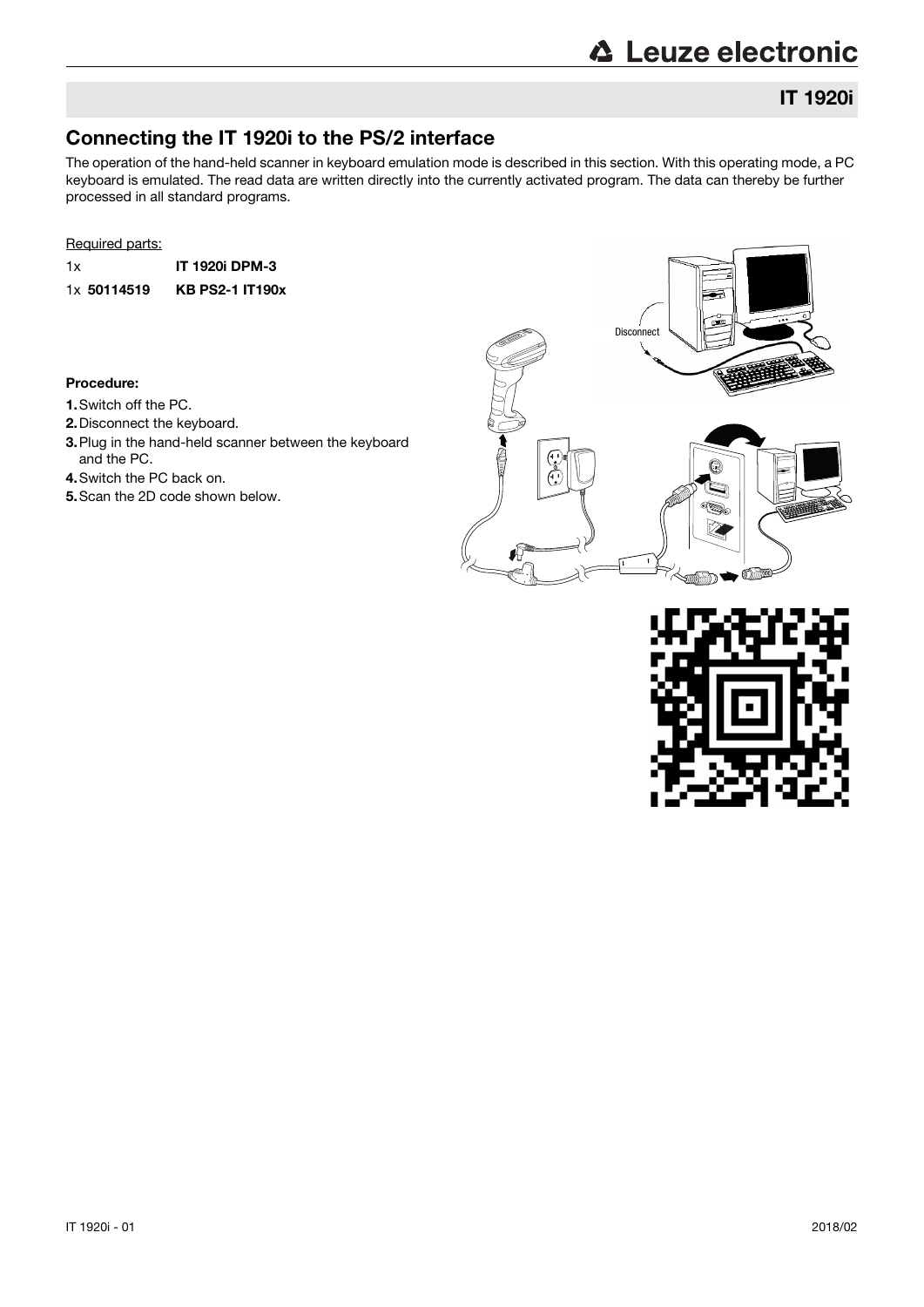## Connecting the IT 1920i to the USB interface (keyboard emulation)

Operating the hand-held scanner in keyboard emulation mode on a USB port is described in this section. With this operating mode, a PC keyboard is emulated. The read data is written directly into the currently activated program. The data can therefore be further processed in all standard programs.

## Required parts:

1x IT 1920i DPM-3 1x 50114521 KB USB-1 IT190x (3m, straight) or 1x 50114523 KB USB-2 IT190x (5m, spiral)

## Procedure:

- 1.Plug the hand-held scanner into a free USB port. 2.The scanner acknowledges this connection with a beep.
- 3.Scan the adjacent 2D code.



# Connecting the IT 1920i to the USB interface (COM port emulation)

The operation of the hand-held scanner as a serial interface on a USB port is described in this chapter. With this operating mode, a COM interface is emulated. The read data are sent to a new COM interface. The drivers with which this COM interface is emulated can be downloaded from our homepage at www.leuze.com. Thus, the data can be processed further in programs which expect data via COM interfaces.

## Required parts:

| 1x          | <b>IT 1920i DPM-3</b>          |
|-------------|--------------------------------|
| 1x 50114521 | KB USB-1 IT190x (3m, straight) |
| or          |                                |
| 1x 50114523 | KB USB-2 IT190x (5m, spiral)   |

## Procedure:

- 1.Install the USB serial driver
	- (current version available at [www.leuze.com\)](http://www.leuze.com).
- 2.Plug the hand-held scanner into a free USB port. 3.The scanner acknowledges this connection with a
- beep.
- 4.Scan the adjacent 2D code.
- 5.Open a terminal program or your program for the serial interface, select the new COM port, and make the following settings: baud rate 115,200, 8 data bits, 1 stop bit, no parity, postfix <CR>.



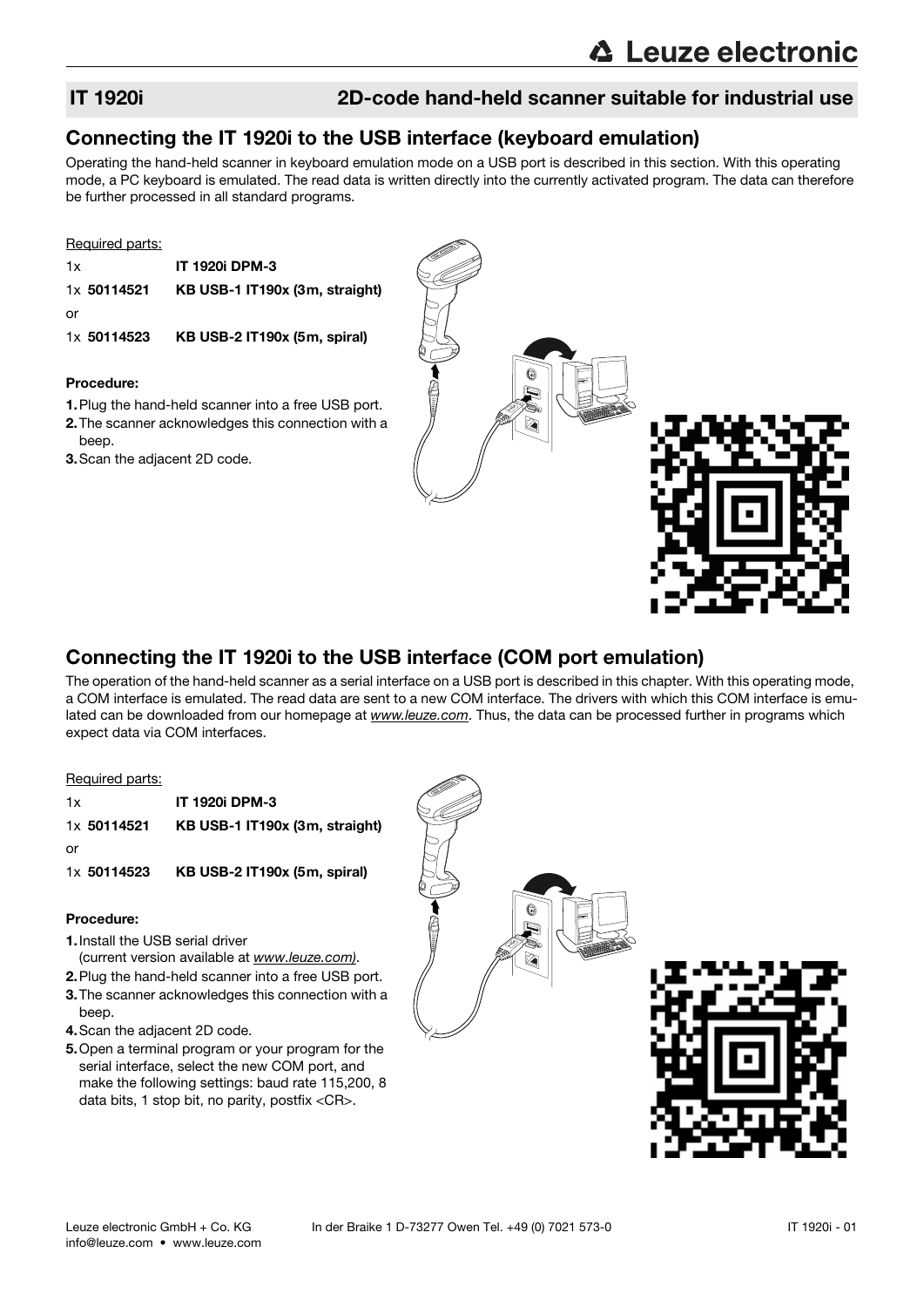IT 1920i

# Settings for reading directly marked Codes (DPM)

## Automatic cycle illumination

This is the factory default setting for the IT 1920i DPM device. This setting cycles automatically through the direct illumination modes Top and Bottom and the indirect illumination mode. It is best used when there is a mix of codes to be scanned.



## Low contrast codes



This setting is recommended when reading low contrast codes. This setting cycles automatically through the illumination modes with multiple exposure settings.

Direct illumination - Top and Bottom

This setting enables the direct illumination with the upper and lower LED bar (Top and Bottom). It is recommend when reading printed label codes and DPMs on highly reflective surfaces.

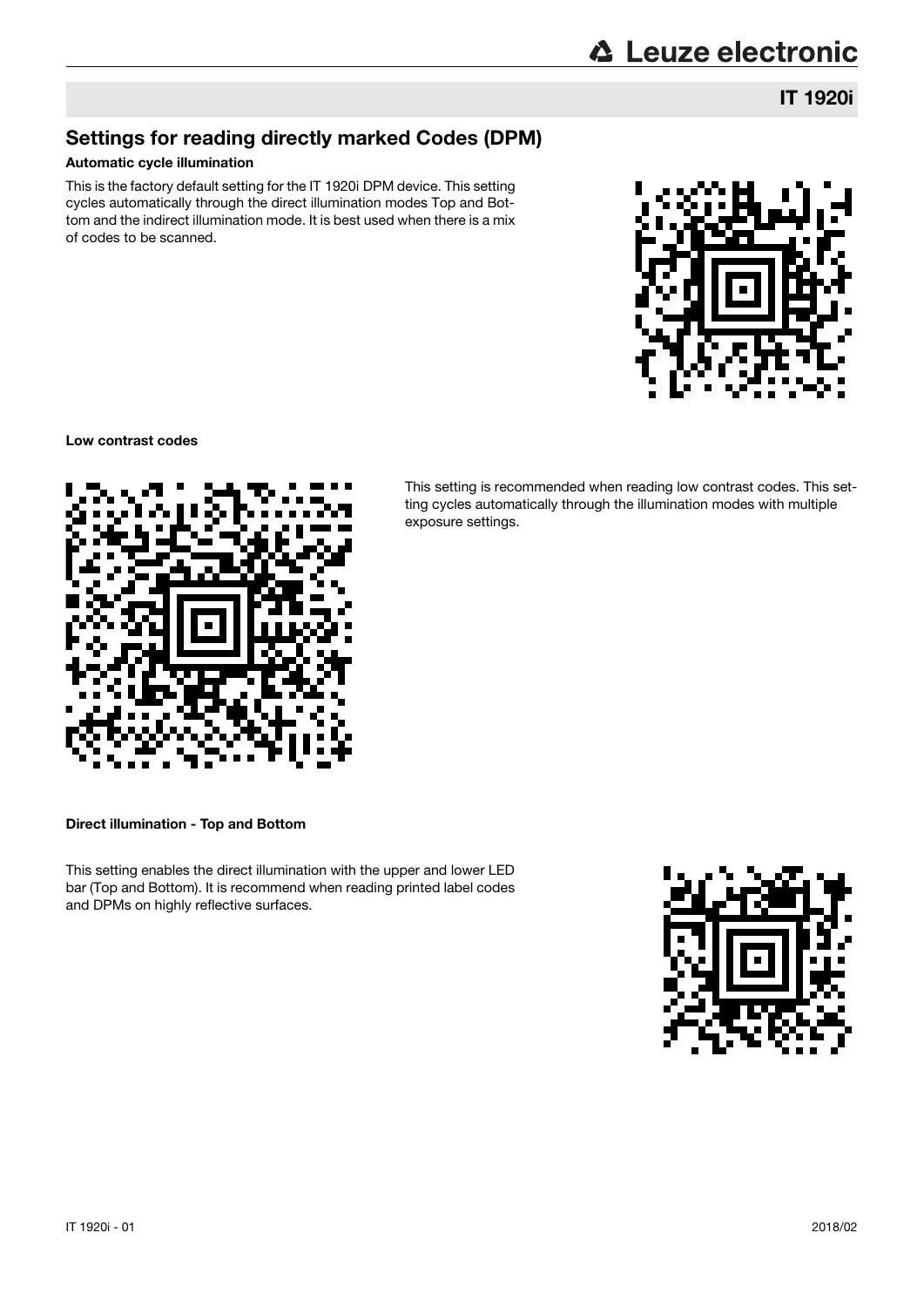Direct illumination - Bottom



This setting enables just the direct illumination with the lower LED bar (Bottom). The setting is optimized for reading dot peen codes when the scanner is held at an angle to the surface.

Indirect illumination

This setting enables just the indirect illumination. The setting is optimized for reading bar codes on curved or rough surfaces.